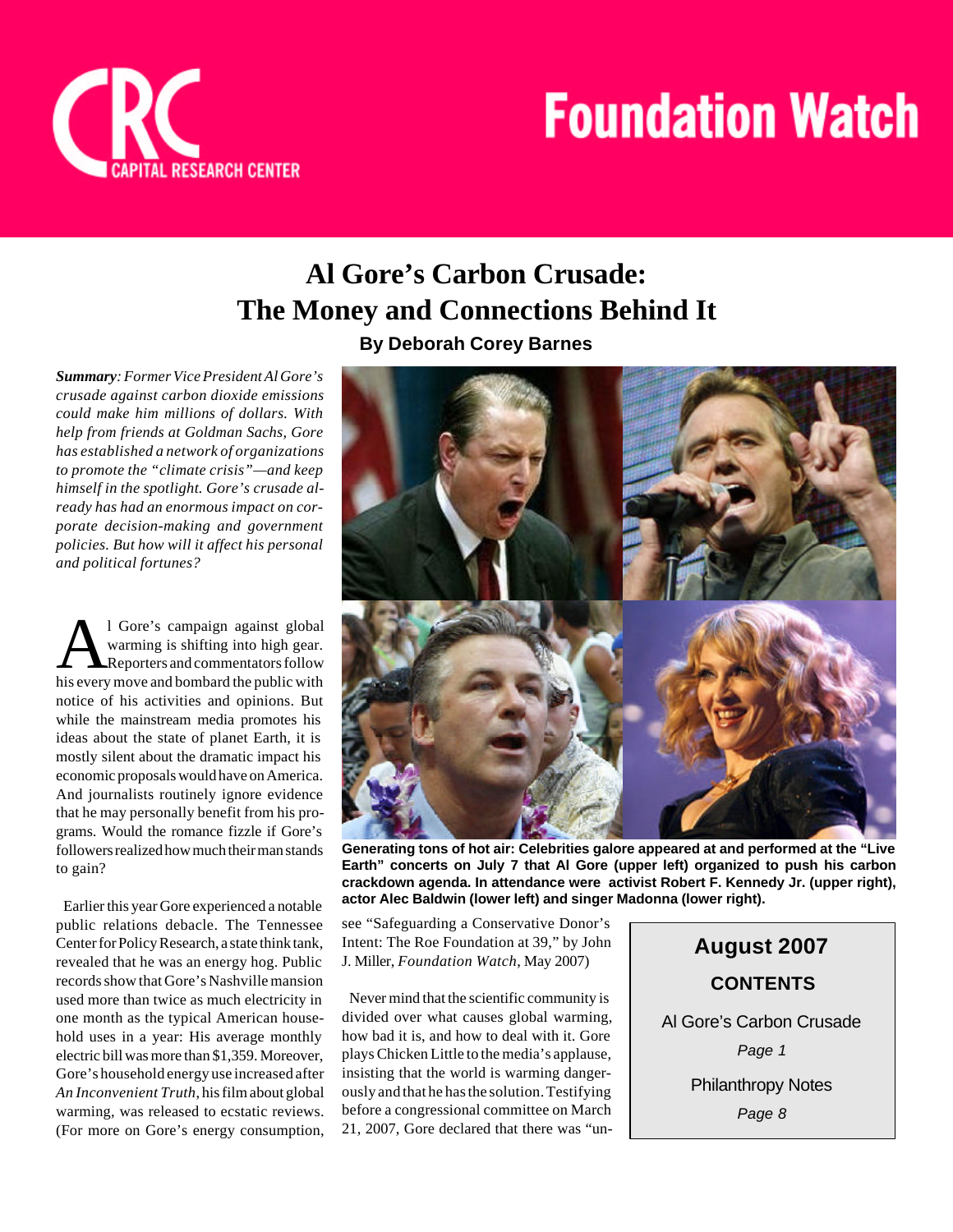equivocal" evidence supporting his claims about climate change: "Global warming is real and human activity is the main cause. The consequences are mainly negative and headed toward catastrophic, unless we act."

 Gore got into a verbal brawl with Oklahoma Republican Senator James Inhofe, former chairman of the Senate Environment and Public Works Committee and a noted global warming skeptic. When Inhofe demanded that Gore pledge to reduce his personal energy use, Gore refused, explaining that his conscience is clean because he purchases "carbon offsets," which is the central feature of his proposed policy solution.

#### **The "Cap-and-Trade" System**

 To resolve the "climate crisis," Gore wants to put a cap on the production of greenhouse gases. He calls for an immediate freeze on U.S. emissions, a ban on new coal-fired power plants, tough new fuel economy and energy efficiency standards, renewable energy mandates, carbon taxes, and mandatory targets and timetables for reducing greenhouse gas emissions. Those emissions consist mostly of carbon dioxide  $(CO_2)$ , the byproduct of fossil fuels, such as oil, coal, and natural gas, which supply 85% of all U.S. energy. Gore's blueprint to save the planet moves the United

**Editor:** Matthew Vadum

**Publisher:** Terrence Scanlon

#### *Foundation Watch*

is published by *Capital Research Center*, a non-partisan education and research organization, classified by the IRS as a 501(c)(3) public charity.

**Address:** 1513 16th Street, N.W. Washington, DC 20036-1480

**Phone:** (202) 483-6900 **Long-Distance:** (800) 459-3950

**E-mail Address:** mvadum@capitalresearch.org

**Web Site:** http://www.capitalresearch.org

**Reprints** are available for \$2.50 prepaid to Capital Research Center.

States towards a command economy in which government regulators hold sway over what kinds and amounts of energy will be made available to the private sector. His principal regulatory tool is what's called carbon credit trading.



**Gore tussled with Senator James Inhofe (above) at a congressional hearing earlier this year.**

 Under a so-called "cap and trade" system, government places a ceiling or "cap" on private sector emissions of carbon dioxide and other "greenhouse gases." Each sector, industry, or business is allocated a fixed quantity of carbon credits that allow it to emit specific quantities of greenhouse gases. As an example, one tradable carbon credit might permit the emission of one ton of carbon dioxide. If a business emits more tons of  $CO<sub>2</sub>$ that its supply of credits allows, it has the option to buy surplus credits from other firms—or it will have to pay a fine in proportion to the amount of the excess emission. By contrast, businesses that emit less than their allocation can sell their excess credits.

 This system, which may sound marketfriendly, is something only a bureaucrat could dream up. The twist is that the carbon market exists only because the government's imposition of a cap creates an artificial scarcity in the right to produce energy. In a cap-andtrade system buyers will purchase their offsets from a broker or through an electronic trading platform. In Europe carbon trading is already a reality. Since 2005 carbon offsets have been traded electronically on the European Climate Exchange (ECX).

 Most carbon cap-and-trade programs also allow regulated entities to earn credits by taking actions that supposedly reduce emissions outside of the firm's facilities or operations. In one popular version of the carbon offset concept, firms earn credits by buying seedling trees for planting in less-developed countries. Supporters claim the  $\mathrm{CO}_2^+$  uptake of the trees will balance out the carbon emissions of their industrial activity. Despite its public relations value, scientists scoff at the notion that it's possible to plant enough trees to balance out man's production of carbon dioxide. But carbon offset projects are popular in the environmentalist community. The David Suzuki Foundation, a prominent Canadian group, promotes alternative energy production to offset carbon emissions through wind farms and solar panels as well by using water, geothermal heat and plant and crop residues ("biomass"). All these could in theory produce measurable amounts of energy that could be counted as carbon offsets in a cap-and-trade system.

 The most radical environmentalists reject cap-and-trade. They say it allows polluters to continue to pollute by purchasing carbon credits. That is true but irrelevant. A ton of  $CO<sub>2</sub>$  emitted in Beijing has the same climatologic effect as a ton emitted in New York. The real problem is that every country's government has an incentive to cheat on behalf of its domestic producers. This has been the European Union's (EU) experience with the Emissions Trading System (ETS) that the EU established to implement the Kyoto Protocol. In just about every EU country except Britain, the credits allowed exceed the corresponding tons of emissions.

 Carbon offsets provide even more opportunities to cheat. For example, some aluminum companies claim they deserve credits just because they recycle aluminum for a living—recycling being less energy intensive and thus generally cheaper than making the stuff from scratch. The most popular activity for generating offsets is planting trees. But this method of storing carbon takes years and the long-term results are uncertain. If the trees die and decay, or are burned to clear land for agriculture, there is no net emission reduction. The net carbon reduction from tree planting may not materialize for decades, but the offsets are given out now.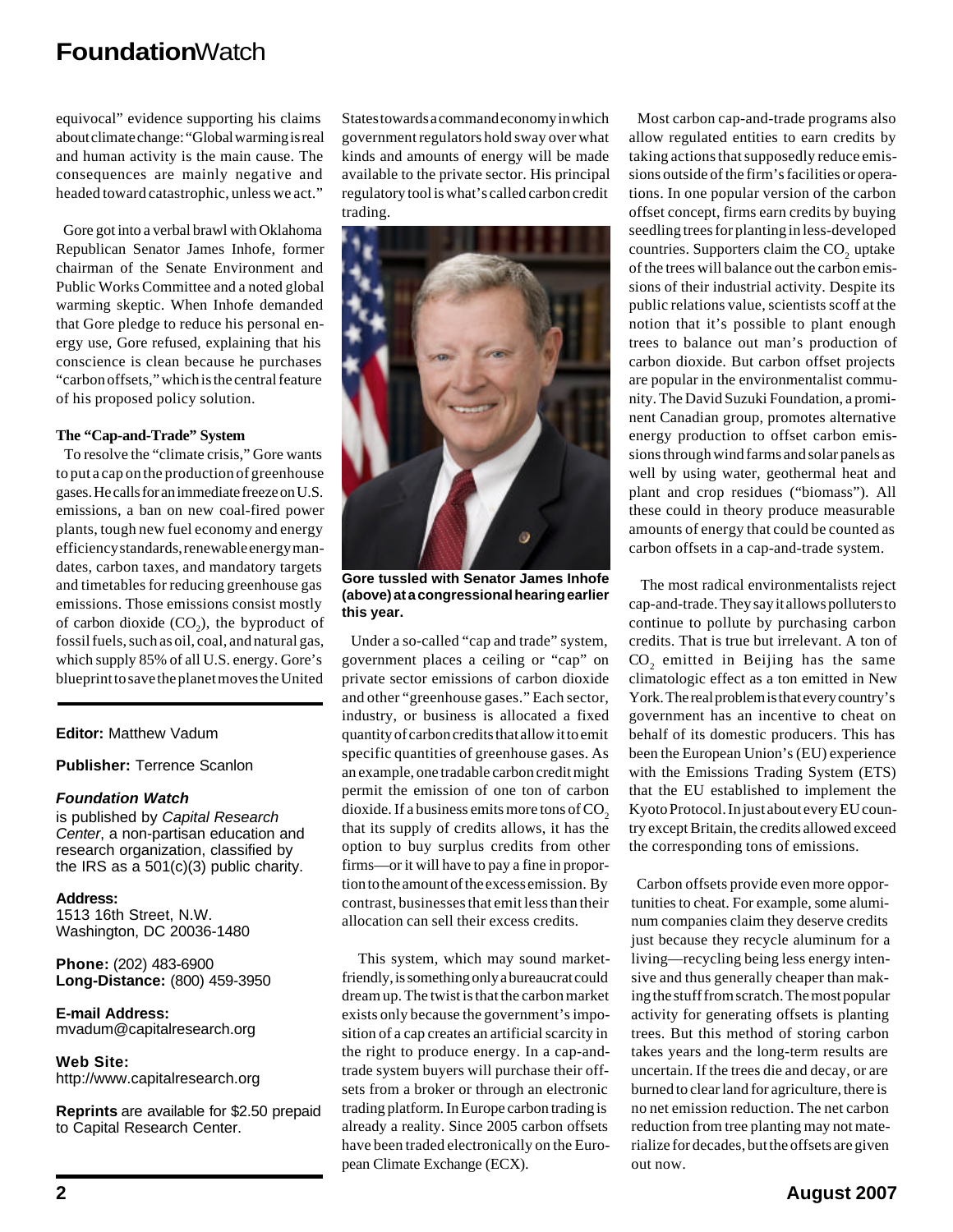To its critics on both the free market right and the environmentalist left, carbon offsets are no more than a marketing gimmick. Some describe the fanciful device as akin to medieval indulgences, which were sold in a cleric-run market to regulate the remission of sin. "Carbon offsets are the modern-day indulgences, sold to an increasingly carbon-conscious public to absolve their climate sins," asserts Kevin Smith of the leftwing London-based group Carbon Trade Watch.

 The truth is that almost every productive human action requires the use of natural resources, and nothing is pollution-free. Even something like wind power requires windmills which, according to environmentalists like Robert F. Kennedy, Jr., may visually "pollute" the natural landscape. Kennedy, head of the green group Riverkeepers, says he supports wind power—except when the windmills are in the waters off Cape Cod.

#### **Cui Bono?**

 Whatever its impact on the environment, the cap-and-trade carbon scheme is sure to boost the economic and political prospects of people and groups that are behind it. In a new book, *The Politically Incorrect Guide to the Environment* (Regnery, 2007), Christopher Horner, a senior fellow at the Competitive Enterprise Institute, observes that the chief executives of energy businesses like Enron and BP were quick to see how they could work with policymakers to make sure that their companies benefited from new global warming laws. Writes Horner: "Enron, like many of the very biggest businesses in America, saw Kyoto—and still see global warming laws and regulations—as the best price-fixing and subsidy-creating deal in history."

 Before the company collapsed under the weight of financial scandal, Enron under CEO Ken Lay was a key proponent of the cap-andtrade idea. So was BP's Lord John Browne, before he resigned last May under a cloud of personal scandal. In August 1997, Lay and Browne met with President Bill Clinton and Vice President Gore in the Oval Office to develop administration positions for the Kyoto negotiations that resulted in an international treaty to regulate greenhouse gas emissions. In his book, *The Green Wave* (Capital Research Center, 2006), author

Bonner Cohen notes that the companies expected to profit handsomely from the Kyoto global warming treaty by creating the worldwide trading network in which industries would buy and sell carbon emissions credits.



**Leftist Maurice Strong is a member of the Chicago Climate Exchange's board.**



**Al Gore accepting an Academy Award earlier this year for** *An Inconvenient Truth***.**

 The U.S. Senate voted 95 to 0 not to ratify the Kyoto treaty in 1997. But that hasn't stopped Al Gore.

#### **Gore's Circle of Business**

 Al Gore is chairman and founder of a private equity firm called Generation Investment Management (GIM). According to Gore, the London-based firm invests money from institutions and wealthy investors in companies that are going green. "Generation Investment Management (GIM), purchases—but isn't a provider of—carbon dioxide offsets," notes spokesman Richard Campbell. (CNSNews.com, March 7, 2007)

 GIM appears to have considerable influence over the major carbon credit trading firms that currently exist: the Chicago Climate Exchange (CCX) in the U.S. and the Carbon Neutral Company (CNC) in Great Britain. CCX is the only firm in the U.S. that claims to trade carbon credits.

 CCX owes it existence in part to the Joyce Foundation, the Chicago-based liberal foundation philanthropy that provided \$347,000 in grant support in 2000 for a preliminary study to test the viability of a market in carbon credits. On the CCX board of directors is the ubiquitous Maurice Strong, a Canadian industrialist and diplomat who since the 1970s has helped create an international policy agenda for the environmentalist movement. Strong has described himself as "a socialist in ideology, a capitalist in methodology." (His past job titles include "senior advisor" to U.N. Secretary-General Kofi Annan, "senior advisor" to World Bank president James Wolfensohn, and board member of the United Nations Foundation, a creation of Ted Turner.) The 78-year-old Strong, who is said to be in failing health, is very close to Gore.

 CCX has about 80 members that are selfconfessed emitters of greenhouse gases. They have voluntarily committed themselves to reduce their emissions by the year 2010 to a level 6% below their emissions in 2000. CCX members include Ford Motor Company, Amtrak, Dupont, Dow Corning, American Electric Power, International Paper, Motorola, Waste Management and a smattering of other companies, along with the states of Illinois and New Mexico, seven cities (among them, Aspen, Berkeley, Boulder, Portland and Chicago), and a number of universities (their

**For frequent updates on environmental groups, nonprofits, foundations, and labor unions, check out the CRC-Greenwatch Blog at**

# **www.capitalresearch.org/blog**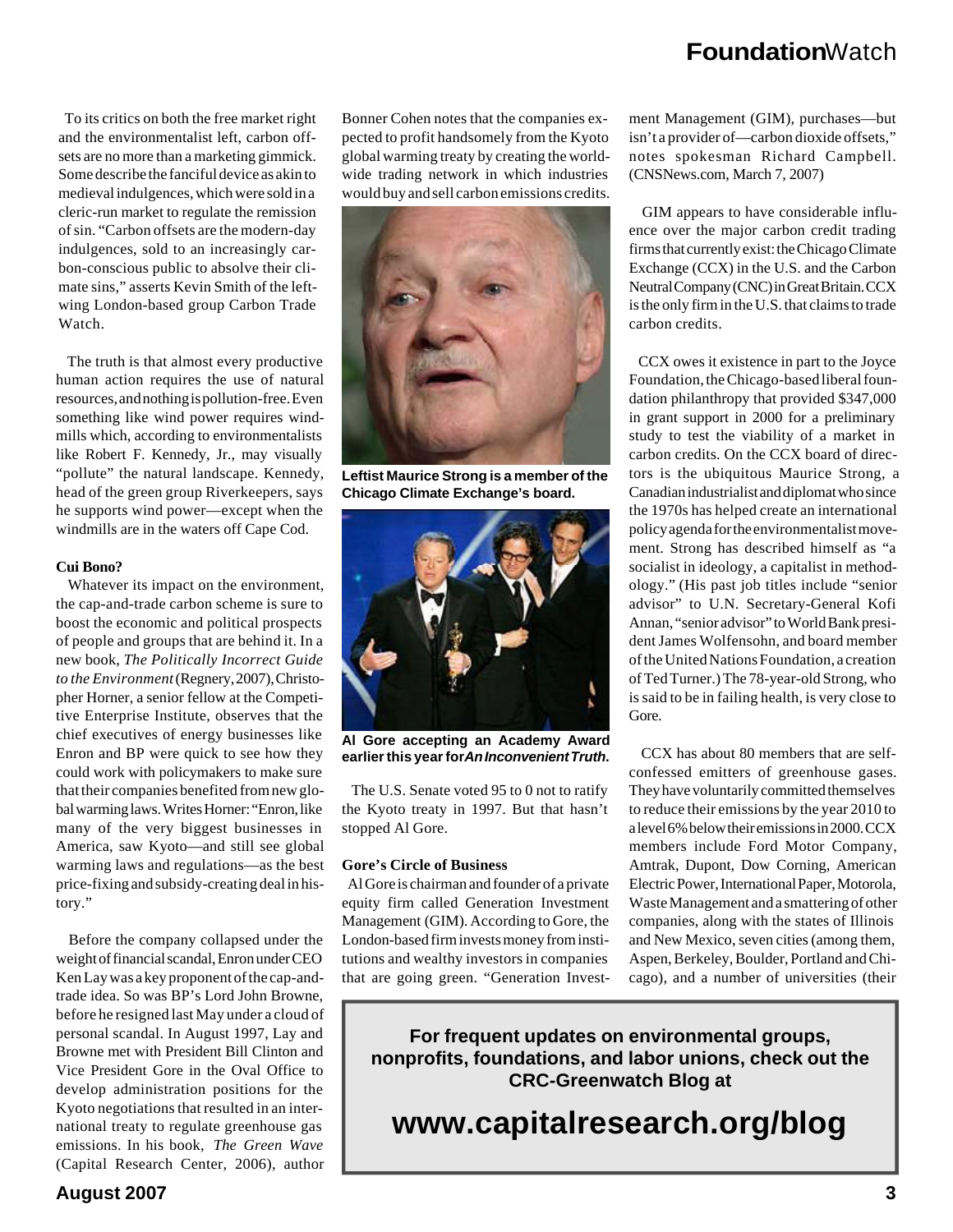heating plants emit pollutants too). Presumably the members "purchase" carbon offsets on the CCX trading exchange. This means they make contributions or investments in groups or firms that provide forms of "alternative," "renewable" and "clean" energy.

 CCX also has "participant members" that develop the carbon offset projects. They have names like Carbon Farmers and Eco-Nomics Incorporated. Still other participant member groups facilitate, finance and market carbon offset projects to "sequester, destroy or displace" greenhouse gases. CCX—the Chicago Climate Exchange—aspires to be the New York Stock Exchange or perhaps the NASDAQ of carbon emissions trading.

 Along with Gore, the co-founder of GIM is former Goldman Sachs CEO Hank Paulson, who is currently the Secretary of the U.S. Treasury. Last September Goldman Sachs bought 10% of CCX shares for \$23 million. CCX owns half of the European Climate Exchange (ECX), Europe's largest carbon trading company, so Goldman Sachs has a stake there as well.

 GIM's "founding partners" are studded with officials from Goldman Sachs. They include David Blood, former CEO of Goldman Sachs Asset Management (GSAM); Mark Ferguson, former co-head of GSAM pan-European research; and Peter Harris, who headed GSAM international operations. Another founding partner is Peter Knight, who is the designated president of GIM. He was then-Senator Al Gore's chief of staff from 1977 to 1989 and the campaign manager of the 1996 Clinton-Gore reelection campaign.

 Like CCX, the European Climate Exchange has about 80 member companies, including Barclays, BP, Calyon, E.ON UK, Endesa, Fortis, Goldman Sachs, Morgan Stanley and Shell, and ECX has contracted with the European Union to further develop a futures market in carbon trading. What's in it for the companies? They will benefit either by investing in carbon credits or by receiving subsidies for doing so. Businesses benefit from regulations that "will carve out niche markets or obstruct competition," law professor Jonathan H. Adler notes in "Rent Seeking Behind the Green Curtain," which is available online at www.cato.org/pubs/regulation/reg19n4b.html. (Adler teaches at Case

Western Reserve University School of Law and is director of its Center for Business Law and Regulation. He is also the author of *Environmentalism at the Crossroads*, published in 1995 by Capital Research Center.)



**The Competitive Enterprise Institute's Christopher Horner is critical of carbon trading schemes.**

 Clearly, GIM is poised to cash in on carbon trading. The membership of CCX is currently voluntary. But if the day ever comes when federal government regulations require greenhouse gas emitters—and that's almost everyone—to participate in cap-and-trade, then



**Law professor Jonathan H. Adler says carbon trading is anti-competitive.**

those who have created a market for the exchange of carbon credits are in a position to control the outcomes. And that moves Al Gore front and center.As a politician, Gore is all for transparency. But as GIM chairman, Gore has not been forthcoming, according to Forbes magazine. Little is known about his firm's finances, where it gets funding and

what projects it supports.

 We do know that Goldman Sachs has commissioned the World Resources Institute (affiliated with CCX), Resources for the Future, and the Woods Hole Research Center to research policy options for U.S. regulation of greenhouse gases. In 2006 Goldman Sachs provided research grants in this area totaling \$2.3 million. The firm also has committed \$1 billion to carbon assets projects, a fancy term for projects that generate energy from sources other than oil and gas. In October 2006 Morgan Stanley committed to invest \$3 billion in carbon assets projects. Citigroup entered the emissions trading market in May; Bank of America got in on the action in June.

#### **The Big Business of Carbon Trading**

 Some environmentalist groups disparage Gore and his investment banker friends. They say the Gore group caters to others who share their financial interest in the carbon exchange concept. The bulletin of the World Rainforest Movement says members of a United Nations-sponsored group called the Intergovernmental Panel on Climate Change (IPCC) stand to gain by approving Gore's carbon trading enterprise. The IPCC has devised what it says is a scientific measure of the impact of greenhouse gases on global warming. In fact, the critics charge, the IPCC sanctions a mechanism that mainly promotes the sham concept of carbon exchange.

 The global nonprofit Winrock International is an example of one IPCC panel member that seeks out groups and individuals with an interest in carbon trading. Arkansas-based Winrock provides worldwide "carbon advisory services." Winrock's principal benefactor was philanthropist and Arkansas governor Winthrop Rockefeller (1912-1973), one of the five Rockefeller brothers. Winrock has received government grants from the EPA, USAID, and the Departments of Labor, State, and Commerce as well as from the Nature Conservancy (whose chairman used to be Henry Paulson). Winrock argues that capand-trade carbon trading is the best way to prevent a climate change crisis. But consider: When a nonprofit group takes money from oil companies and advocates drilling for oil as a solution to energy shortages, it is certain to be attacked as a tool of Big Oil. So far the groups linked to Gore have avoided similar scrutiny.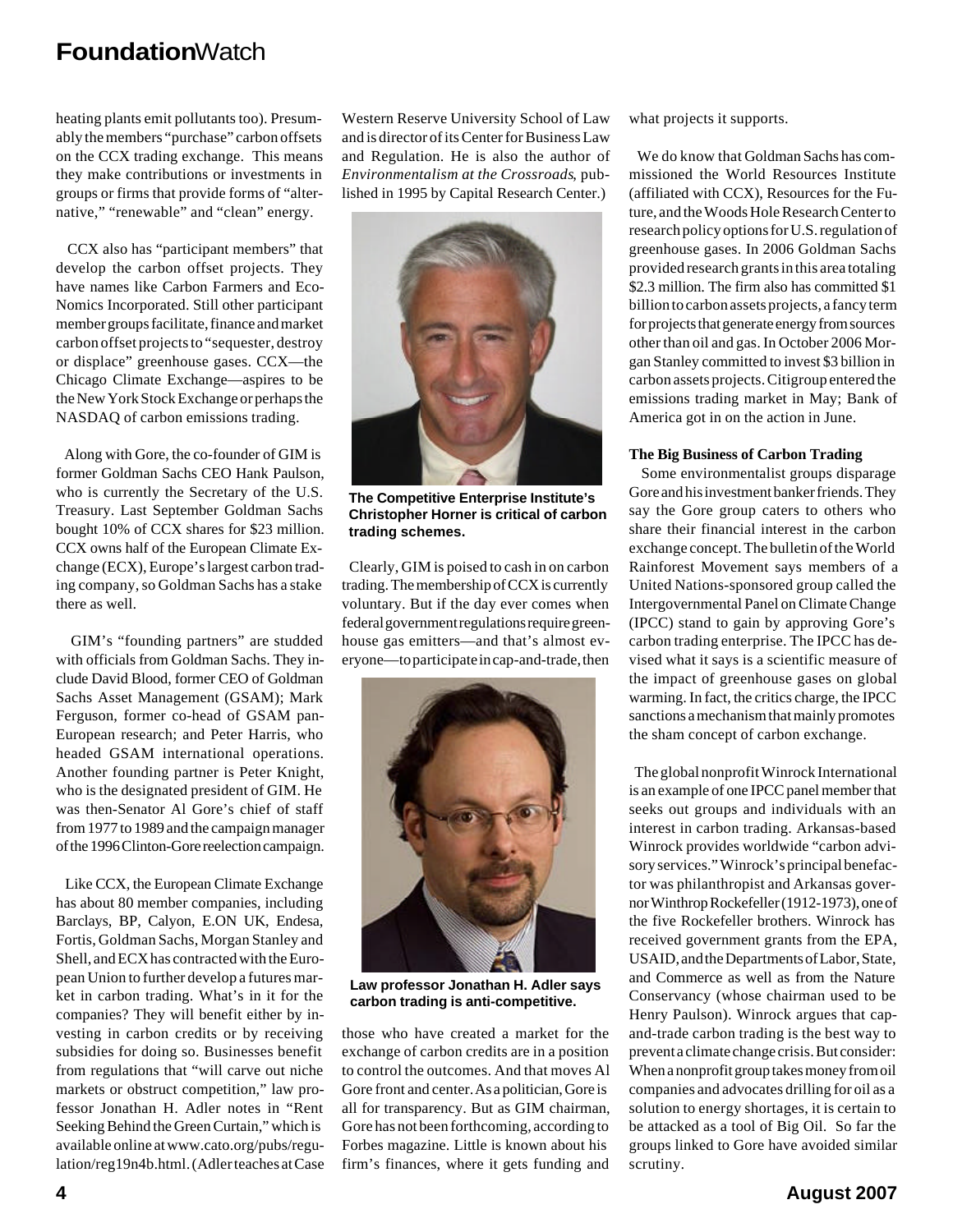Then there's the World Resources Institute (WRI). It was the first nongovernmental group to join CCX as an associate member (a designation for virtuous groups whose greenhouse gas emissions are negligible). Many of its donors are CCX members or otherwise support carbon exchanges, including the Shell Foundation, Whole Foods Market, the Nature Conservancy, American Forest and Paper Association, and the Pew Center for Climate Change as well as the Rockefeller Brothers Fund and the Ford Foundation.

 In June 2006, the World Bank announced that it too had joined CCX. Like the medieval penitent calculating how many indulgences he needed to buy in order to be absolved of worldly sin, the Bank said it intended to offset its greenhouse gas emissions by purchasing emission credits through CCX. The Bank says its credits would contribute to restoring 4,600 hectares of degraded pastureland in Costa Rica. Somehow CCX has figured out that this is an amount equivalent to 22,000 metric tonnes of emission that the Bank calculates are created by its activities.

 A World Bank Internet blog called the Private Sector Development Blog (PSD Blog) regularly features items touting Al Gore and the concept of carbon credits. Its articles typically announce corporate "green" initiatives in which carbon credits are said to cancel out "bad"  $\mathrm{CO}_2$  emissions released by a company's activities.

 In fact, the World Bank now operates a Carbon Finance Unit that conducts research on how to develop and trade carbon credits. The Bank works with Italy, the Netherlands, Denmark, and Spain to set up carbon credit funds in each country to purchase emission credits from firms for use in developing countries. In addition, it runs the Carbon Fund for Europe helping countries meet their Kyoto Protocol requirements. These funds are traded on the European Climate Exchange (half of which is owned by CCX, itself a creature of Al Gore's firm, Generation Investment Management). Can we connect the dots?

 A website affiliated with Al Gore's film, *An Inconvenient Truth*, (www.climatecrisis.net) invites concerned citizens to personally fight global warming by offsetting their "carbon footprint." The ways to do that include changing over to fluorescent light bulbs and turning down your thermostat at home. But the website also urges Americans to offset their personal  $\mathrm{CO}_2$  emissions by "buying" carbon offsets from a native American-owned company called Native Energy. Native Energy promotes "renewable" wind energy by buying and selling carbon emission credits and futures for wind turbine projects on Indian reservations. (Your purchases can be conveniently billed to your credit card each month.)

 What the website doesn't mention is that that the founder of Native Energy, energy industry veteran Tom Boucher, also founded a marketing company called Green Mountain Energy, a CCX associate partner that describes itself as "the nation's leading retail provider of cleaner energy and carbon offset solutions. Green Mountain offers residen-

### **THEMIS AVE THE ONE MILLION DOL GREAT PHILANTHROPISTS** And the **STELLOWING STATE** Problem of "Donor Intent" DAE MILLION DOLLARS **Martin Morse Wooster CONTRACTOR OXE MILLION DOLLARS & L** *\$14.95 To order, call* 202-483-6900 or visit http://www.myezshop.com/ capital\_research/ *or mail your check and book order to:* Capital Research Center 1513 16th Street, NW Washington, DC 20036

# **GOOD DEEDS, SQUANDERED LEGACIES**

A cautionary tale first published in 1994, this third edition by Martin Morse Wooster testifies to the continuing importance of the issue of donor intent. It contains new material focused on the ongoing *Robertson Foundation v. Princeton University* case and an update on the tragic battle over the Barnes Foundation. An Executive Summary is also included.

Wooster, senior fellow at Capital Research Center, tells a cautionary tale of what has gone wrong with many of this country's preeminent foundations. But he also shows that other foundations, such as those established by Lynde and Harry Bradley, James Duke, and Conrad Hilton, safequard their founders' values and honor their intentions.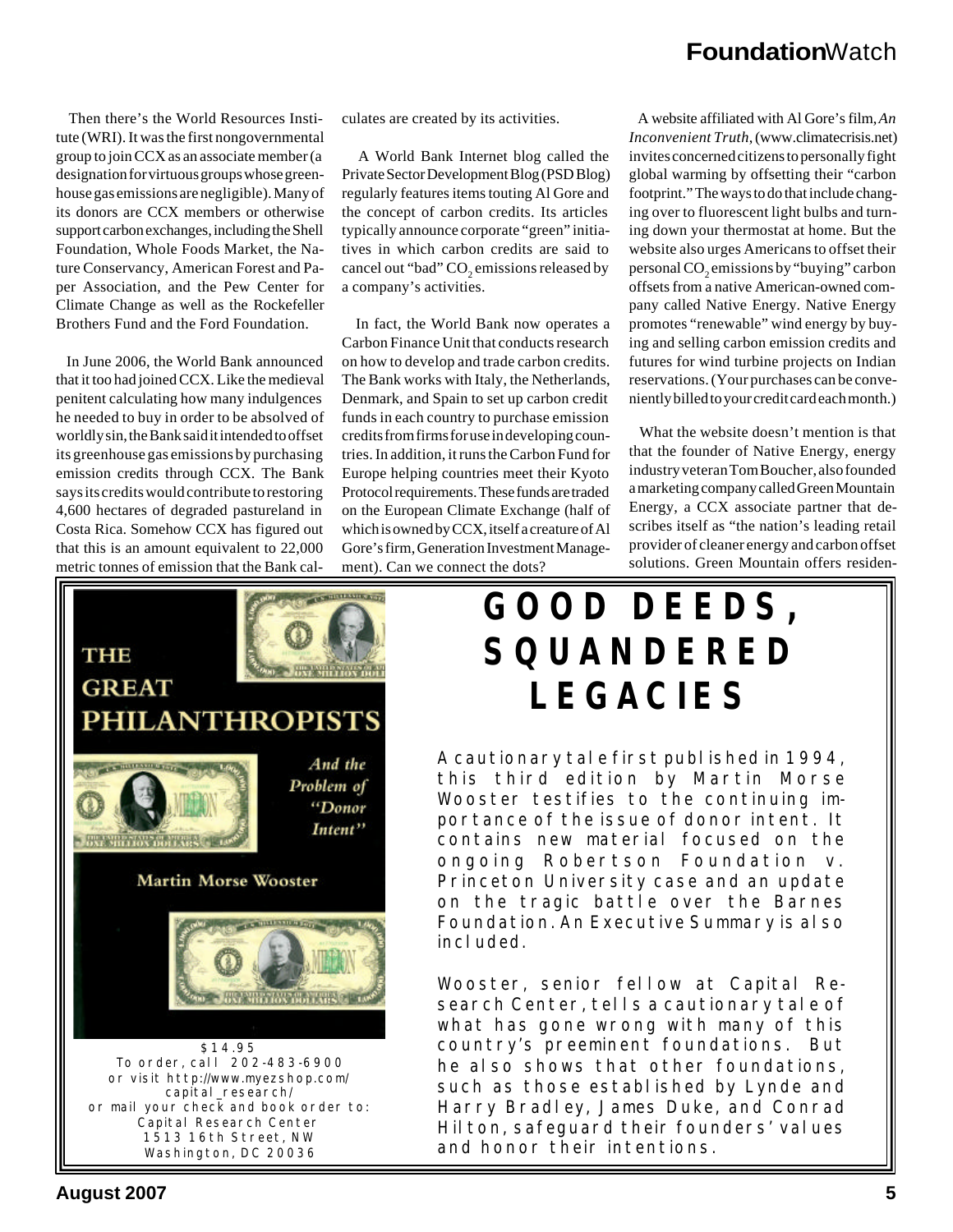tial, business, institutional and governmental customers an easy way to purchase cleaner, affordable electricity products, as well as the opportunity to offset their carbon footprint." In other words, Green Mountain sells advisory services to energy users, alerting them to opportunities to contribute to or invest in groups like Native Energy.

 So it seems banks and investment houses are going green, eager to enter an emerging emissions market. Meanwhile, environmentalists are discovering new ways to get rich while believing they are saving polar bears and rainforests. Is it any wonder that the Bush administration is under intense pressure to cave in to the demand for cap-andtrade legislation?

 Al Gore has defended himself from charges of hypocrisy and energy gluttony by observing that he bought carbon credits to offset his Nashville home's excess energy use. But some environmentalists don't buy his explanation. Says a blogger at "Green Parenting": "I'm glad he was called on it. The lifestyles of public figures should be scrutinized if they claim special authority. Another example would be a gay-bashing gay preacher. He should be outed. Likewise, Al Gore's heated pool is news."

#### **Gore's Nonprofit Agitators**

 In 2006 Al Gore established his own global warming nonprofit, the Alliance for Climate

Protection, a 501(3)(c) nonprofit organization.

 The group favors more stringent environmental policy regulations on the private sector. The Alliance especially wants cap-andtrade legislation so that companies will be forced to lower their greenhouse gas emissions and buy carbon credits.

 The Alliance CEO is Cathy Zoi, a former environmental advisor to President Bill Clinton. Gore is chairman of the board, which also includes environmental activist Theodore Roosevelt IV, Clinton-era EPA director Carol Browner, the elder President Bush's national security advisor Brent Scowcroft and Reagan-era EPA director Lee Thomas. Gore has reportedly given the Alliance \$250,000, and has said he will donate his shared the profits from his film *Inconvenient Truth* to the group. (Paramount Classics, the film's distributor, says it will contribute 5% of its gross profits from the film.)

 Last September, the Alliance cheered as California Governor Arnold Schwarzenegger signed into law the Global Warming Solutions Act of 2006. California has the world's sixth largest economy and is the world's twelfth largest source of carbon dioxide emissions. The state-level mandate promises to cut emissions by 25% by 2020. Unlike other state and regional programs to cut carbon

emissions and promote alternative energy, the California law is the first to embrace a capand-trade program. It has won the support of litigious environmental groups such as the Natural Resources Defense Council (NRDC) as well as business and financial groups that want to buy and sell pollution credits.

#### **Now It's Up to the Feds**

 This year Congress is considering a slew of cap-and-trade bills to reduce carbon emissions. The bill getting the most attention is sponsored by Senators John McCain (R-AZ) and Joseph Lieberman (D/I-CT). It would apply to the entire economy, would reduce emissions in stages (to 2004 levels by 2012, 1990 levels by 2020, and 60% below 1990 by 2050), and would set up a cap-and-trade market for emission credits. To win additional support in Congress, the McCain-Lieberman bill provides for nuclear power subsidies and loan guarantees, a provision opposed by anti-nuke environmental groups. Senators Dianne Feinstein (D-CA) and Tom Carper (D-DE) have introduced another bill to impose cap-and-trade on producers of electricity.

 In January, 10 major companies, including GE, DuPont, Caterpillar, Alcoa, and Duke Power, announced a U.S. Climate Action Partnership calling for nationwide carbon emission controls and cap-and-trade. The companies were joined by Environmental



#### *MUST READING* **from Capital Research Center...**

Today's environmental activists are well-established Washington insiders determined to impose their ideals on the rest of us. In this groundbreaking new book, Bonner R. Cohen, a longtime observer of green do-gooders, traces the rise of environmentalism in America, a movement so thoroughly ingrained in DC culture that the install ation of one of its own as Treasury Secretary was barely noticed. Cohen describes how activists created an ideology that now dominates public debate, along with a movement of nonprofit groups that is wellorganized and well-funded.

> *\$14.95 To order, call* 202-483-6900 or visit http://www.myezshop.com/capital\_research/ *or mail your check and book order to:*

Capital Research Center, 1513 16th Street, NW Washington, DC 20036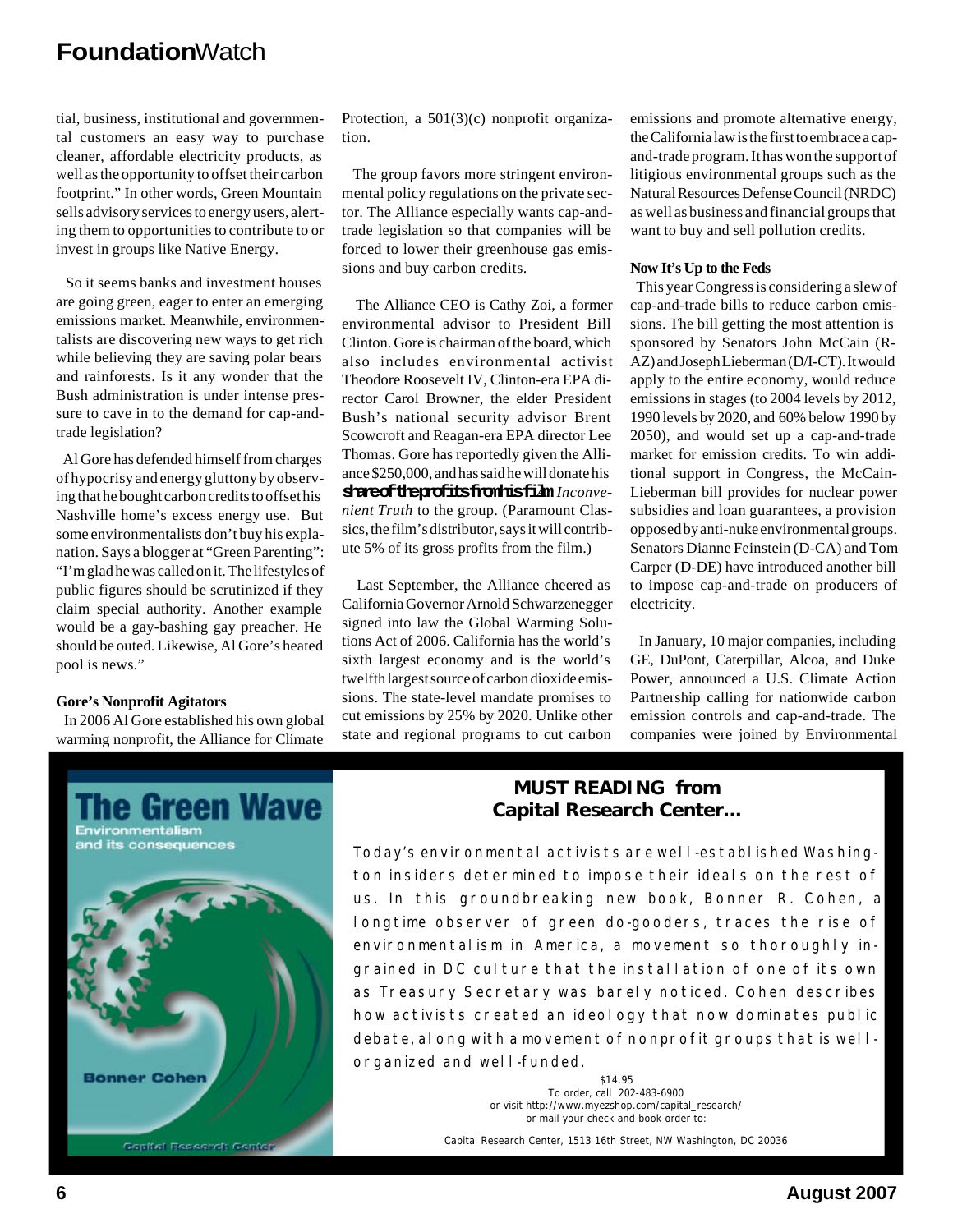Defense, NRDC, and the Pew Center for Global Climate Change.

 The push is now on to force action from the Bush administration. On May 14 of this year President Bush signed an executive order directing federal agencies to craft regulations by the end of next year that will "cut gasoline consumption and greenhouse gas emissions from motor vehicles." His "Twenty in Ten" plan to cut gas consumption by 20% in the next 10 years focuses on increasing the gasoline fuel economy (CAFE) standards for cars and light trucks and mandating increased use of alternative fuels.

 But the president is unwilling to call for mandatory nationwide emissions rules, and instead favors voluntary carbon emission cuts in the private sector. This is deeply frustrating to all the brokers, wheeler-dealers, and interest groups that want to jump on the cap-and-trade bandwagon. There are billions of dollars to be made in trading emissions credits. But first the federal government must force everyone to play the game. "Why would you cut if your competitors do not?" asked Richard Rosenzweig, according to the Washington Post. Rosenzweig, a former environmental official in the Clinton administration, now runs Natsource, a "carbon asset management" company.

 As for Al Gore, the former U.S. vice president brings emotional fervor to his carbon crusade. He travels the country displaying charts and graphs, quoting scientific experts, and appealing to philosophers and religious leaders to save the planet from global warming. But he says nothing about his business partners who yearn to trade on the emerging carbon market. We know little about his former political associates who now staff the "climate crisis" advocacy groups. And the media pays no attention to the companies offering "carbon advisory services" that will profit from federal carbon emission controls.

Perhaps it's about time they did.

*Deborah Corey Barnes is a freelance writer and blogger for the Polireport in Washington, D.C.*

**You can probe the backgrounds of many of the organizations profiled in** *Foundation Watch* **by visiting our**

**online database at**

#### **www.capitalresearch.org**

**You can also retrieve past issues of CRC newsletters, including**

#### *Organization Trends Foundation Watch Labor Watch Compassion and Culture*

Past issues may be ordered for \$2.50 each. Orders must be prepaid. For information or credit card orders, call (202) 483-6900 *Or mail your check to:*

> **Capital Research Center, 1513 16th Street, N.W. Washington, D.C. 20036**

Please remember Capital **Research** Center in your will and estate ng estat<br>planning. Thank you vour suppor *Terrence Scanlon, President FW*



**Capital Research Center's next online radio shows air live on August 28, 3:05 p.m. Sept. 25, 3:05 p.m. Oct. 23, 3:05 p.m. (Eastern time) at** *http:// www.rightalk.com* **(replays follow at 5 minutes past the hour for the following 23 hours)**